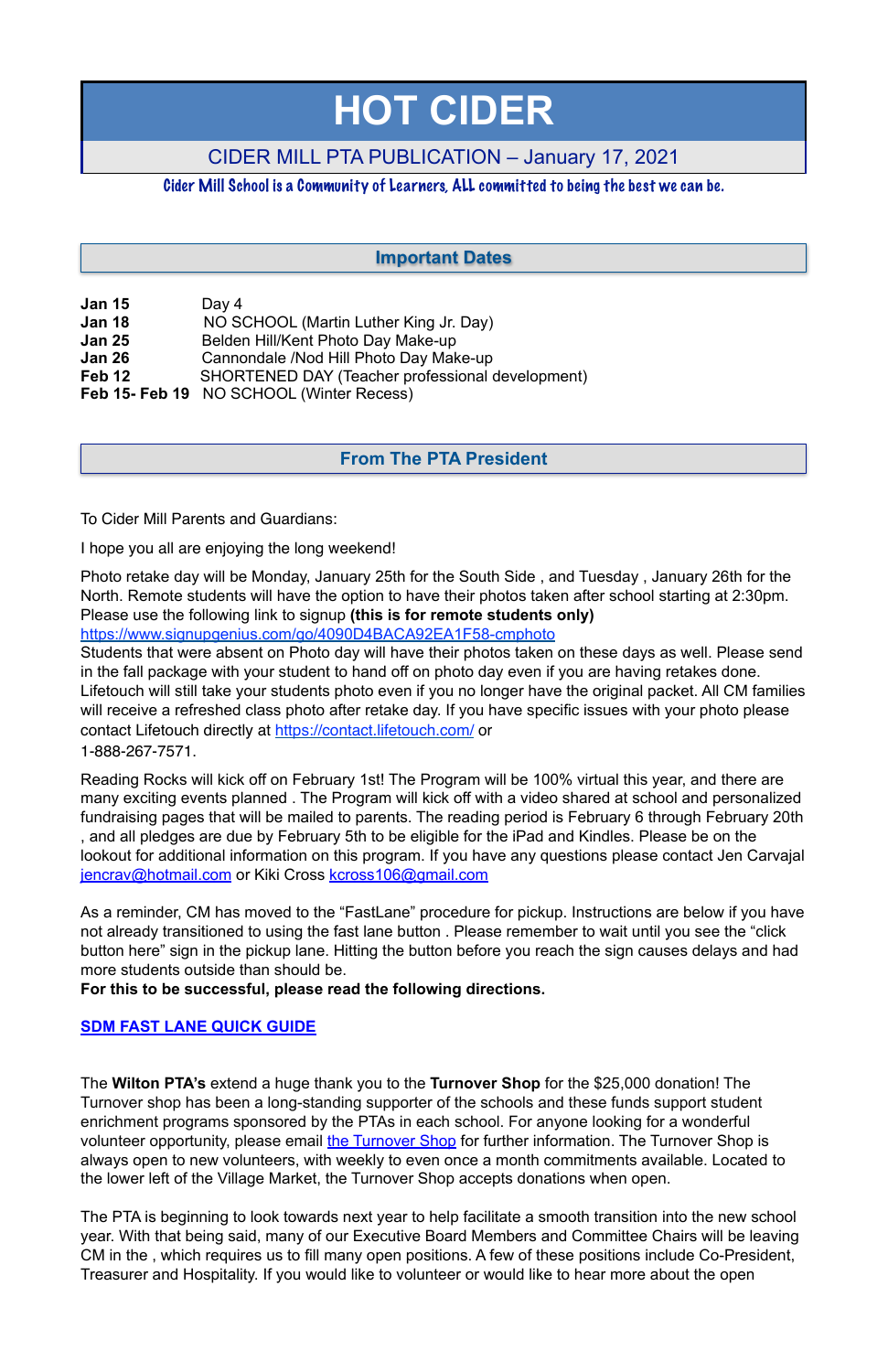positions, please contact Meghan Russo, President at [meghan.russo13@gmail.com](mailto:meghan.russo13@gmail.com), Amanda Patania, Nominating Chair amanda Patania@yahoo.com and / or Alex Frisbee, Nominating Chair [alex.frisbee.pta@gmail.com](mailto:alex.frisbee.pta@gmail.com)

Please join us for our next PTA meeting on Tuesday, February 9th at 10am via Zoom. Thank you for all of your continued support. Please reach out if you have any questions or comments at [meghan.russo13@gmail.com](mailto:meghan.russo13@gmail.com).

Meghan Russo

CM PTA President.

#### **Recess Aide Opportunity**

The Wilton Public Schools "For a Better World" are seeking recent college graduates, college students, retirees, career-changers, and those interested in giving back to their community to join a dynamic, engaging, and inspirational team of staff and students. A number of flexible positions are available, including substitutes, lunch-recess monitors, certified teachers, long-term substitutes, and paraprofessionals. Help shape the lives of our future leaders! To learn more and/or apply, please visit our website at: <https://www.wiltonps.org/departments/human-resources> or contact Human Resources Coordinator Erika Cross at [crosse@wiltonps.org.](mailto:crosse@wiltonps.org)

If you are interested in being a hired aide Mon/Tues/Thurs/Fri from 10.30=1.30 you can apply at : [https://www.wiltonps.org/departments/human-resources](https://www.wiltonps.org/departments/human-resources?fbclid=IwAR3TUVxBrbxg-pc-qi8vNYs1B7cVNLy0eo0eWHb_Ec4rm5JfvXLo5GGe2Fw) and please contact Lauren Catalano directly at [catalanol@wiltonps.org.](mailto:catalanol@wiltonps.org) The children will not be wearing masks outside; therefore, you must be comfortable with this scenario and participate in helping the children remain physically distant. Aides will lead the children in physically distant games while also supervising chat circles and walks. We know there is a lot to think through and make sense of. If your schedule allows for it, please consider taking on this role. If you know someone who would fit the role of a recess aide, please share this note and encourage them apply and contact Lauren as soon as possible. [https://www.wiltonps.org/departments/human-resources](https://l.facebook.com/l.php?u=https%3A%2F%2Fwww.wiltonps.org%2Fdepartments%2Fhuman-resources%3Ffbclid%3DIwAR2A4FCNJ2PRz6saqACZxGQewdpueeLs8yA01V7fJf-h4rxef6eBr3va0mQ&h=AT35quouDc-gAkkL_UQZmnM6yuafnMfhRsXSVey1KWxqd-e2cb2LoyUJ2VwWnQTEbY3ydh0AehTco63atFeeYRDqaAEjKZALXaQWsjpzoxjEVgeZXuhaEeQvwLm9hFsBVg&__tn__=-UK-R&c%5B0%5D=AT0RJcBQtfzwnFAYG4OyjJLHDj5Xyg0m6ppVhAlM-uw6hp2WgexbkZlp8xaNC1zm391-PoLqVwu_j8QX5vFV0bL5BOnqnI8rQdoCjG7PAyX4mdjKXUjjyjBxJoy9lfKU2doW8JBqcQdUdp5UxjY2qEZANUroc9XCFxLgZopfCMfHMCHSySNYkY8jJU89yACoTalNR99W43fLeV2QLg)

#### **WILTON PUBLIC SCHOOLS ~ OPEN POSITIONS**

#### **NEED HELP IN SCHOOL? FREE TUTORING FOR CM STUDENTS**

All Cider mill students can receive tutoring at no cost. All tutors are Wilton High School students. Please fill out this form if you need help in any subject: [https://docs.google.com/forms/d/e/](https://docs.google.com/forms/d/e/1FAIpQLSfBFFyrppvQ7z7wMCub3j3oQGmwM7m0DVbgqRvBB0cVloK6xQ/viewform) [1FAIpQLSfBFFyrppvQ7z7wMCub3j3oQGmwM7m0DVbgqRvBB0cVloK6xQ/viewform](https://docs.google.com/forms/d/e/1FAIpQLSfBFFyrppvQ7z7wMCub3j3oQGmwM7m0DVbgqRvBB0cVloK6xQ/viewform)

For more information, please visit <https://youracademics.org/>

#### **FIND US ON FACEBOOK**

The PTA has a group on Facebook called Cider Mill Parent Community. It is a place where the PTA can communicate to parents, and also where parents can communicate with one another. Please check it out by clicking here: [Cider Mill Parent Community.](https://www.facebook.com/groups/1168962513117647/)

#### **STOP AND SHOP REWARDS PROGRAM**

CIDER MILL SCHOOL (ID#: 40341) has the opportunity to participate and earn CASH from A+ School Rewards, a great fundraising program run through our local Stop & Shop!

To participate: Visit<http://www.stopandshop.com/aplus> and scroll down to the center of the page to select REGISTER YOUR CARD from the red box on the right marked FOR CUSTOMERS To earn points:

**•** Use your registered Stop & Shop Card each time you shop at Stop & Shop, and you will earn CASH for our school. You can track the number of points you are earning for our school by checking your grocery receipt.

#### **School News**

### **Ongoing School News**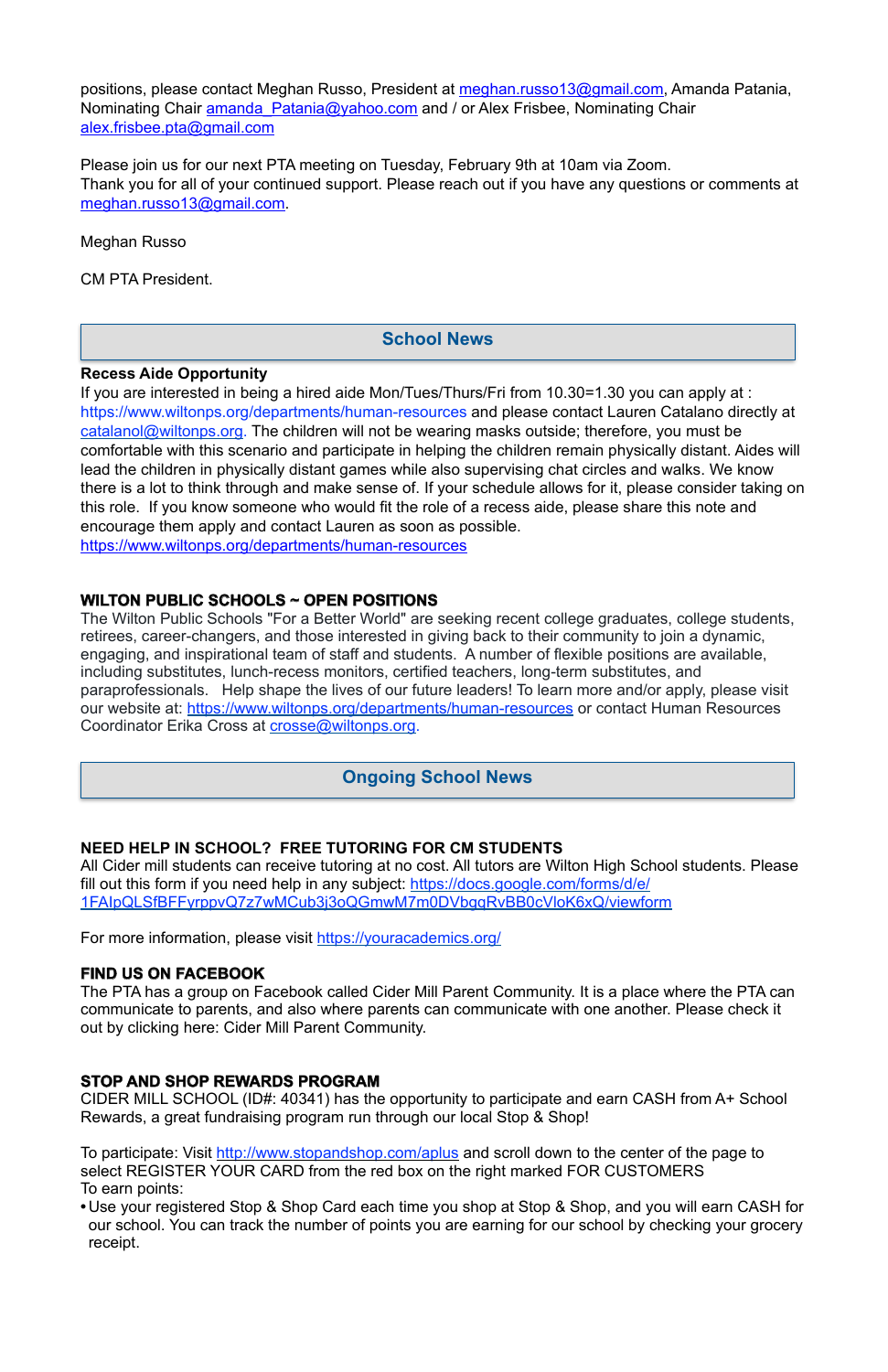• At the end of each month, your points are calculated and converted to CASH rewards for our school. These CASH rewards are updated monthly on the Giant A+ website beginning in November.

• After the last day of the 2019-2020 program, these same conversions are performed and the final school account total is posted.

• Our school will receive one CASH awards check at the end of the program and can use this cash for any of our educational needs.

#### **BOX TOPS HAVE GONE DIGITAL!**

No more clipping Box Tops! Traditional Box Tops clips are being phased out of production. The NEW and improved Box Tops mobile app uses state-of-the-art technology to scan your store receipt, find participating products and instantly add Box Tops to our school's earnings online. **3 easy steps...** 

With the start of school, we'd also like to send a Zero Waste quick refresher for all, it's YES to using reusable containers, bags, silverware, and ice packs; purchasing bulk snacks to sort into reusable containers, packing realistic portions and taking home uneaten food (or compost!) It's AVOID disposable paper or plastic bags; Individually-packaged snacks; non-reusable food wrap; disposable ice packs, utensils, or drink containers (juice boxes or pouches); and plastic straws.

- 1. Download the "Box Top\$ for Education" app on your phone.
- 2. Sign up using your email or Google or Facebook account.
- 3. Simply snap a photo of your receipt within 14 days of purchase.

Have a question? Please reach out to Allison Norful via email: **anorful@gmail.com** 

#### **ZERO WASTE SCHOOLS**

Join the campaign by visiting our ["Do One Thing"](https://wiltongogreen.org/doonething/) webpage to view all different types of action perhaps you are already taking and then consider a new action to try for 2021. We are sharing images and stories through social media pages, website and newsletters. [Zero Waste Schools](https://sites.google.com/wiltonps.org/wiltonzerowaste/home)

#### **Join Wilton Go Green's Do One thing Campaign**

Join our campaign designed to help our community connect with one another on a different level. We aim to let each other see what our friends and family are doing around simple changes we are making to help foster more sustainable behaviors. These efforts can be made in different areas of our lives and spread positivity by showing us that we all can make a difference.

#### **Your Covid Toolbox: Helping Adults Cope in Crazy Times ~ January 19th 10-11am**

Has the past year got you feeling stressed, anxious, not sleeping well or over-indulging? Join Matt DeBernardis, Resilience Trainer from Silver Hill Hospital, for an interactive online workshop and gather some tools to help you cope during the winter months of the pandemic. This workshop focuses on evidence-based strategies proven to enhance one's ability to not only bounce back, but to grow and thrive in the face of hardship. Sponsored by Wilton Library, Wilton Youth Council, Silver Hill Hospital and Wilton Social Services. Visit <https://www.wiltonlibrary.org/events/>for more information and registration information.

#### **WILTON SEPTA ( SPECIAL EDUCATION PTA)**

Join us! Next Wilton SEPTA (Special Education PTA) meeting:

Wednesday, February 10th at 7 PM

Support our families, students and staff! Open positions for next year include President, Secretary and Committee Chairs!

We are excited to present new programs coming early this Spring 2021:

For Students: Sensory Integration Art Experience Classes,

#### **Community News**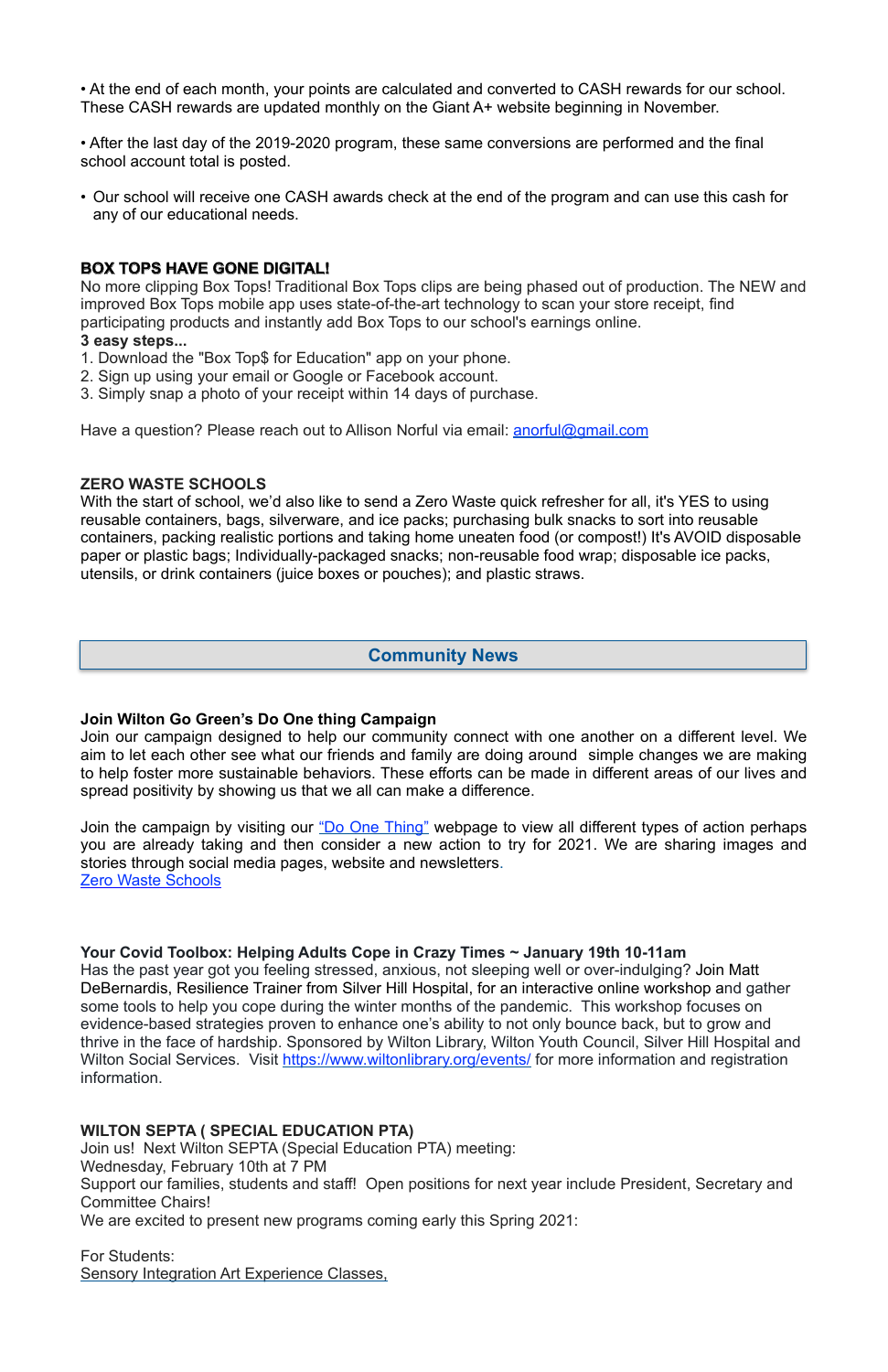free for SEPTA member families Social Hangouts, Cooperative Play Groups: Facilitated by trained BCBA's from the Hangout Spot Free for SEPTA member families Details to follow

Join us to find out more: Two ways to Join here! Mobile Arq to join all PTA's and Paypal link to join SEPTA only<https://www.wiltonsepta.org/projecto-5>

April's Diversity and Inclusion Awareness Month Committee needs Volunteers!

Feb. 10th zoom meeting link here! <https://wiltonps.zoom.us/j/91630930209?pwd=LzBzSlVHSVJrWXdiM0dKNHhxQzJ0Zz09>

Thanks!

Kara Berghaus Wilton SEPTA President

#### **NAMI-CAN WILTON**

Clarissa Cannavino at [clarissacannavino@yahoo.com](mailto:clarissacannavino@yahoo.com) Anu Suri at [anusuri2022@gmail.com](mailto:anusuri2022@gmail.com)

The COVID pandemic has caused unprecedented stress in our society and many children's behaviors have been triggered as a result. What was manageable pre-Covid is now out of control. Find support for you, as you support your child who is struggling. The National Alliance on Mental Illness (NAMI) Child and Adolescent Network (CAN) is a Support Group for parents of children with behavioral, emotional and mental health issues. The meeting is free, confidential, safe and led by trained volunteer facilitators who themselves have had personal experiences raising children with these concerns. Our meetings are a place to speak freely and be understood without embarrassment or the fear of being judged or treated differently. Our meetings are held virtually over zoom and for security, you must contact Beth or Vanessa for the password. For more information contact: Beth at 203-984-0123 or [beth44es@gmail.com](mailto:beth44es@gmail.com) OR Vanessa at 203-970-4130 or [eliasvanessa5@gmail.com](mailto:eliasvanessa5@gmail.com)

> Deadline for submission for the next issue of Hot Cider is January 27, 2021. The next issue of Hot Cider will be published on January 31, 2021.

*Content may be edited at the discretion of editors. In an effort to keep Hot Cider timely and concise, your article may be published only twice.* 

## **Submit News to Hot Cider**